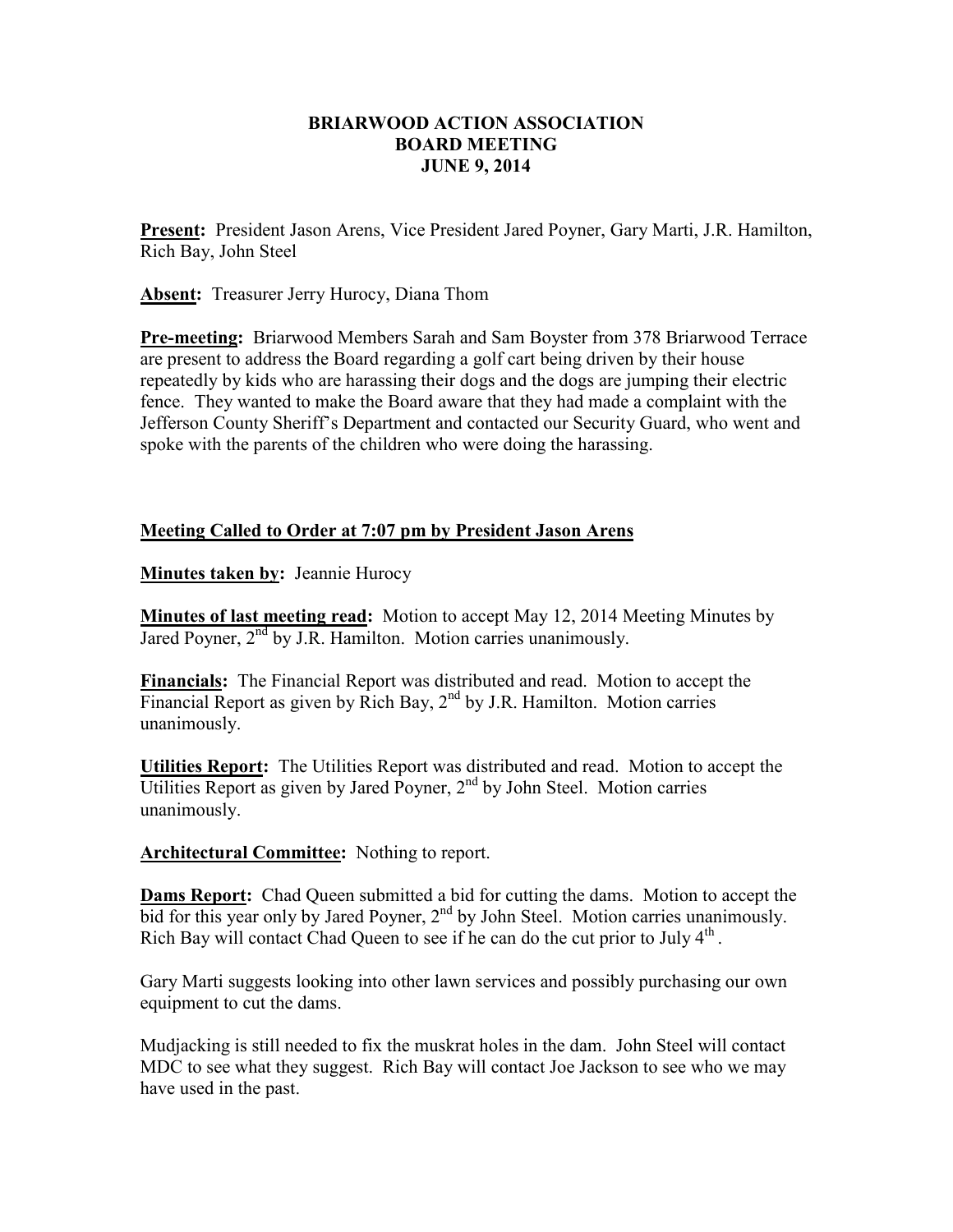**Lake and Beach Report:** The demarcation for the swimming area has been replaced and new sand has been placed and spread on the beach.

MDC states that Red Ear and Blue Gill is plentiful, Crappie amount is unknown, and Bass is most likely overpopulated in Briarwood Lake. MDC needs anglers keep track of what fish are caught, kept and released to get a better idea of the numbers and types of fish in the lake. J.R. Hamilton will purchase a mailbox to place near the boat ramp area for anglers to place the forms that MDC has provided.

The community dock build idea was revisited. Jefferson County states BAA must have a permit, and the structure must be a manufactured dock or an approved build by a civil engineer. J.R. Hamilton will speak with a few civil engineers about the build of the dock.

**Security Report:** Nothing to report.

**Rules and Regulations:** Nothing to report.

**Website:** Nothing to report.

**Roads:** Gary Marti states that Nick Faust has gravel in his ditch line and has a concern about the rock that was placed on the hill recently. Gary Marti states that the type of rock should be 1" minus placed on the hill and recommends that the rock that was placed there should be removed and the ditch should be cleaned out. Gary will ask Ron to take care of this.

Gary Marti states that 1" clean rock should only be placed on flat areas.

Gary Marti states we need a pavement management program in place. He states slowly replacing some of the bad asphalt on the roads with rock would be beneficial.

Gary Marti will also ask Ron if he would be interested in driving a snow plow in Briarwood in the winter.

J.R. Hamilton states there is rock needed on Churchill Ct. Jared Poyner will order the rock.

**Park and Entrance:** Nothing to report.

## **The Board went into Closed Session to discuss Legal, Lots and Back Dues.**

**The Board returned to Open Session.**